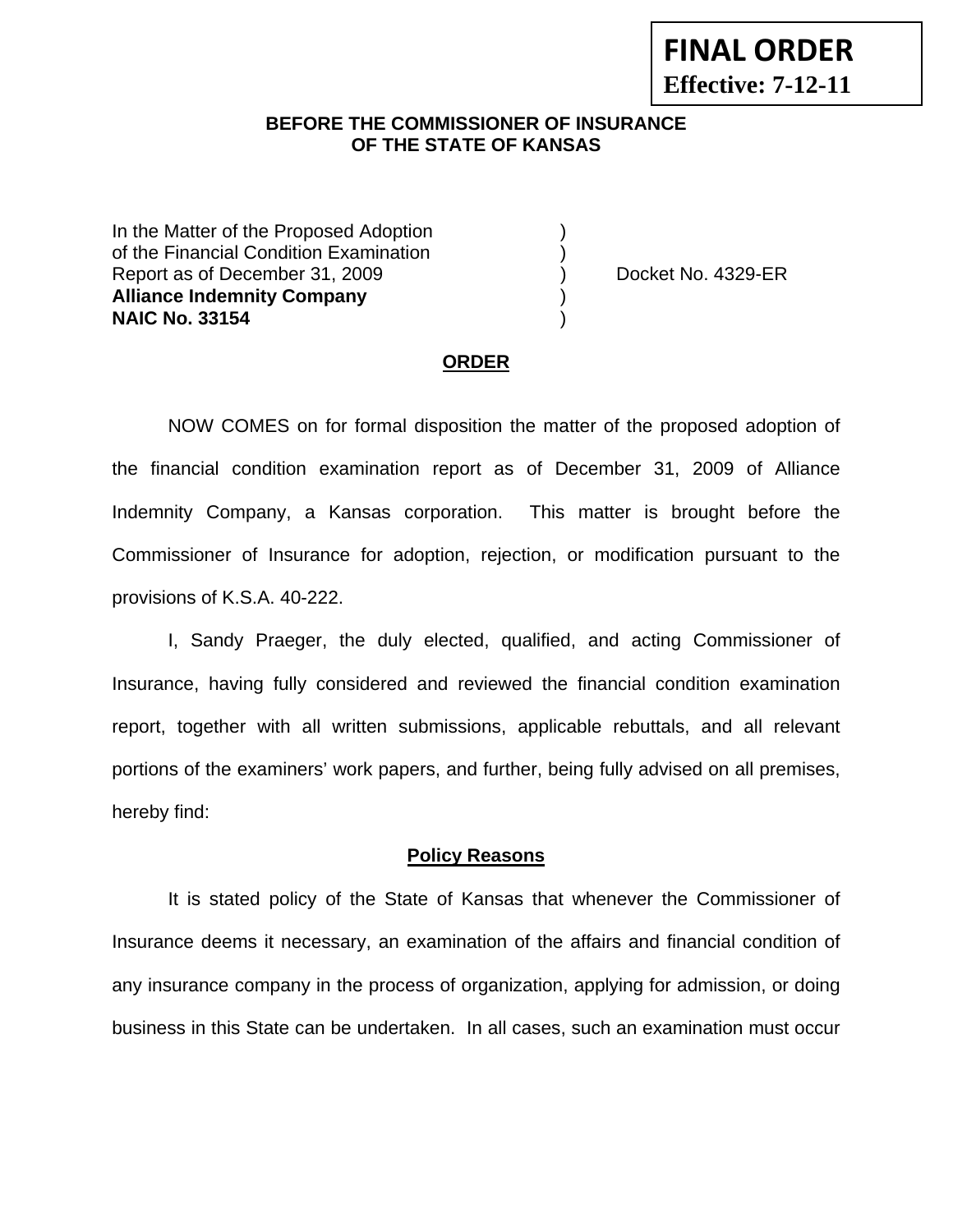once every five (5) years. Through the examination process, the insurance consuming public will be well served and protected.

### **Findings of Fact**

 1. The Commissioner of Insurance has jurisdiction over this matter pursuant to K.S.A. 40-222.

 2. An examination of Alliance Indemnity Company was undertaken by the Kansas Insurance Department and was completed on May 27, 2011.

 3. The examiner-in-charge tendered and filed with the Kansas Insurance Department a verified written report of the examination within thirty (30) days following completion of the examination, to wit; May 27, 2011.

 4. Following receipt of the verified report, the Kansas Insurance Department transmitted the report to Alliance Indemnity Company on June 10, 2011, with a duly executed notice advising the company of its opportunity to prepare and submit to the Kansas Insurance Department a written submission or rebuttal with respect to any and all matters contained in the report. Alliance Indemnity Company was further advised that any written submission or rebuttal needed to be filed with the Kansas Insurance Department no later than thirty (30) days after receipt of the verified report.

 5. Alliance Indemnity Company filed a written acceptance of the verified report on June 17, 2011.

6. Based upon the written submission tendered by Alliance Indemnity Company, the company took no exceptions to matters contained in the verified report.

 7. Within thirty (30) days of the end of the time period allowed for written submission or rebuttal, the Commissioner of Insurance fully reviewed the report,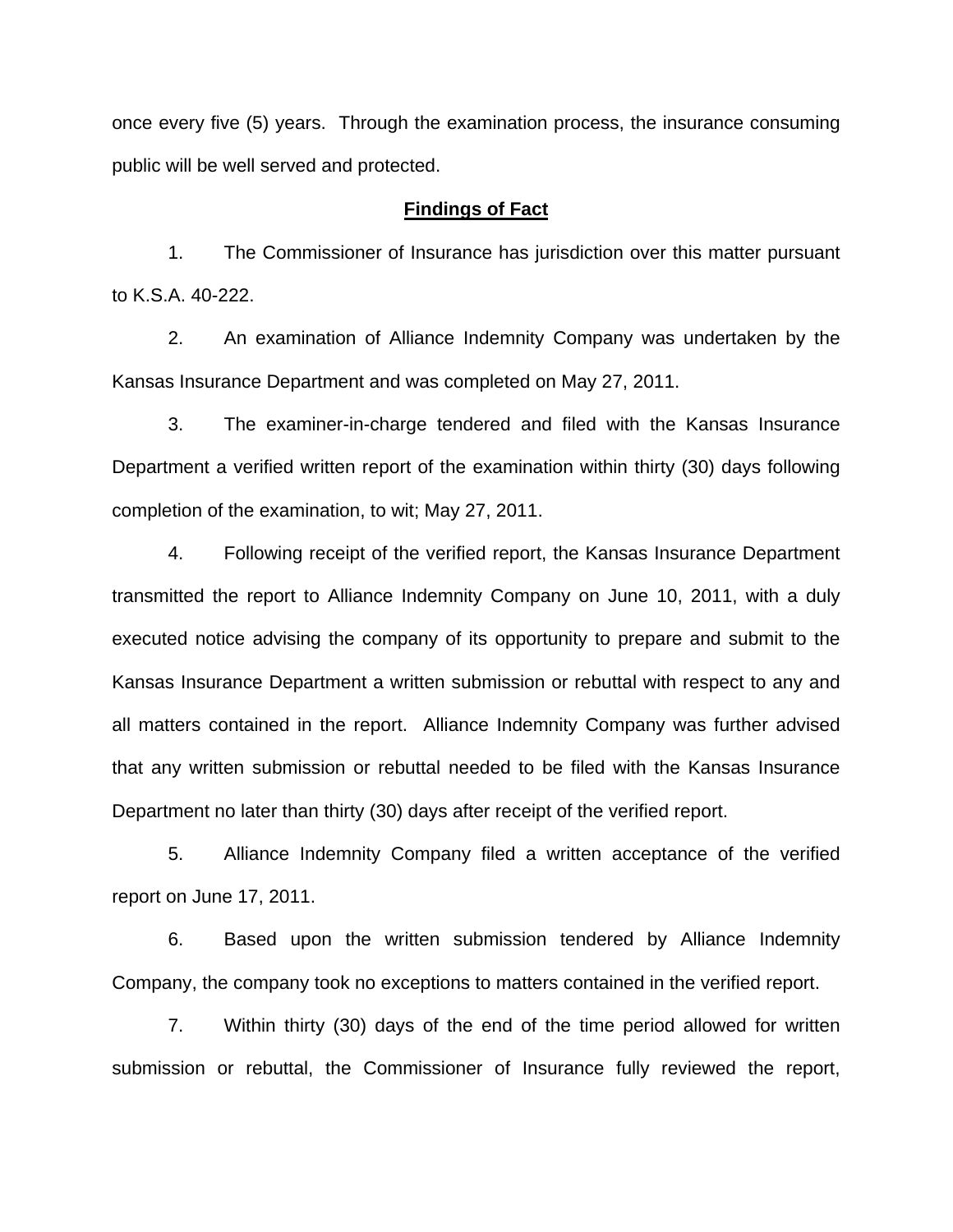together with all written submissions and rebuttals provided by Alliance Indemnity Company. The Commissioner of Insurance further reviewed all relevant workpapers.

 8. No other written submissions or rebuttals were submitted by Alliance Indemnity Company.

## **Conclusion of Law**

9. K.S.A. 40-222(k)(2) provides:

"Within 30 days of the end of the period allowed for the receipt of written submissions or rebuttals, the commissioner shall fully consider and review the report, together with any written submissions or rebuttals and any relevant portions of the examiners workpapers and enter an order:

- (A) Adopting the examination report as filed or with modification or corrections. If the examination report reveals that the company is operating in violation of any law, regulation or prior order of the commissioner, the commissioner may order the company to take any action the commissioner considers necessary and appropriate to cure such violations; or
- (B) rejecting the examination report with directions to the examiners to reopen the examination for purposes of obtaining additional data, documentation or information, and refiling pursuant to subsection (k); or
- (C) call and conduct a fact-finding hearing in accordance with K.S.A. 40- 281 and amendments thereto for purposes of obtaining additional documentation, data, information and testimony."
- 10. Based upon the Findings of Fact enumerated in paragraphs #1 through #8

above, the financial condition examination report as of December 31, 2009 of Alliance

Indemnity Company should be adopted.

### **IT IS THEREFORE, BY THE COMMISSIONER OF INSURANCE, ORDERED THAT:**

1. The financial condition examination report as of December 31, 2009 of

Alliance Indemnity Company, hereby is adopted.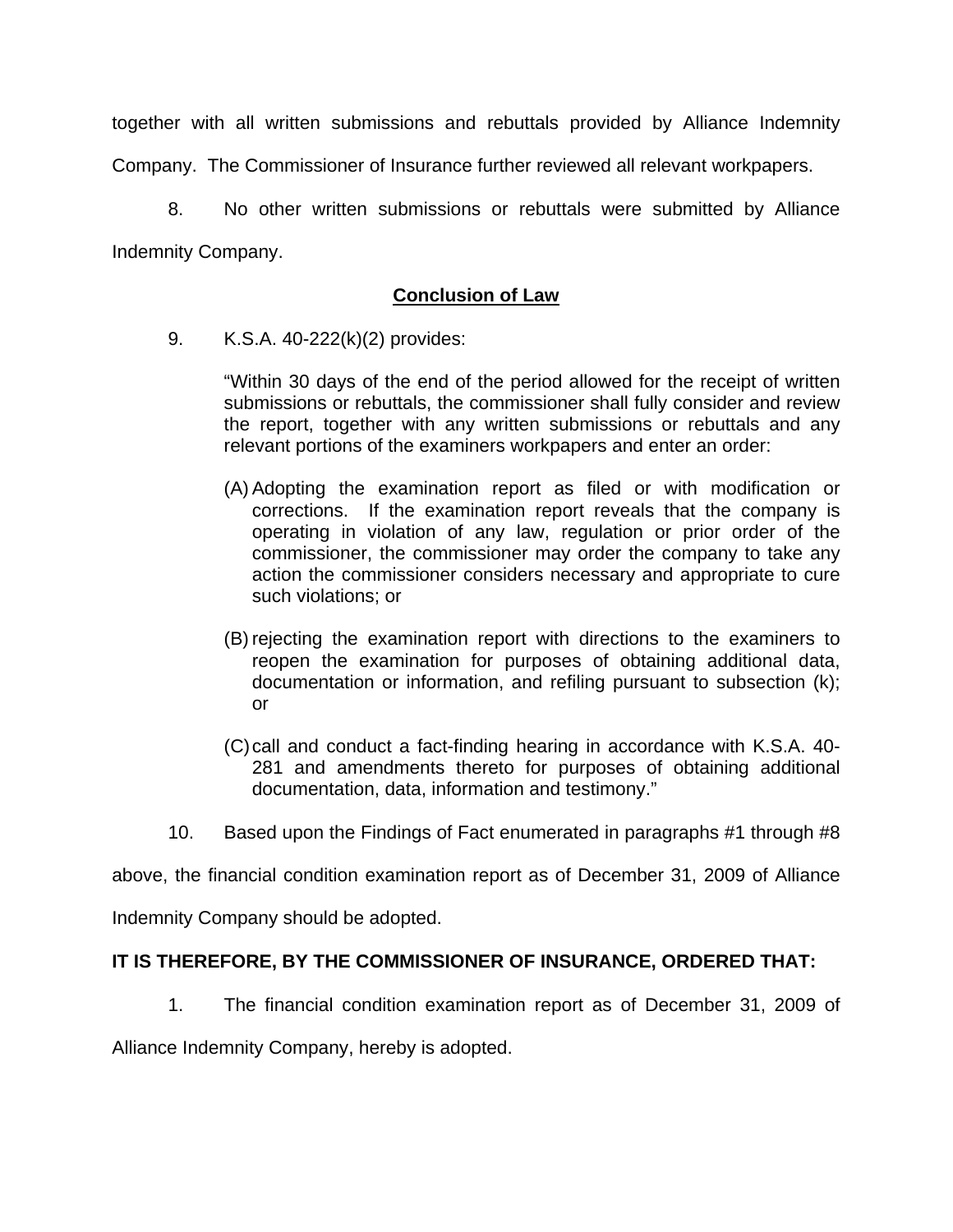2. The Commissioner of Insurance retains jurisdiction over this matter to issue any and all further Orders deemed appropriate or to take such further action necessary to dispose of this matter.

**IT IS SO ORDERED THIS \_\_24th\_\_ DAY OF JUNE, 2011 IN THE CITY OF TOPEKA, COUNTY OF SHAWNEE, STATE OF KANSAS.** 



 \_/s/ Sandy Praeger\_\_\_\_\_\_\_\_\_\_\_\_\_\_\_\_ Sandy Praeger Commissioner of Insurance

\_/s/ Zachary J.C. Anshutz\_\_\_\_\_\_\_\_\_\_

Zachary J. C. Anshutz

General Counsel

# **NOTICE OF RIGHTS TO HEARING AND REVIEW**

## **Within fifteen (15) days of the date of service of this Order,** the Company

may submit a written request for a hearing pursuant to K.S.A. 77-537 and K.S.A. 77-

542. Any request for a hearing should be addressed to the following:

 Zachary J.C. Anshutz, General Counsel Kansas Insurance Department 420 S.W.  $9<sup>th</sup>$  Street Topeka, Kansas 66612